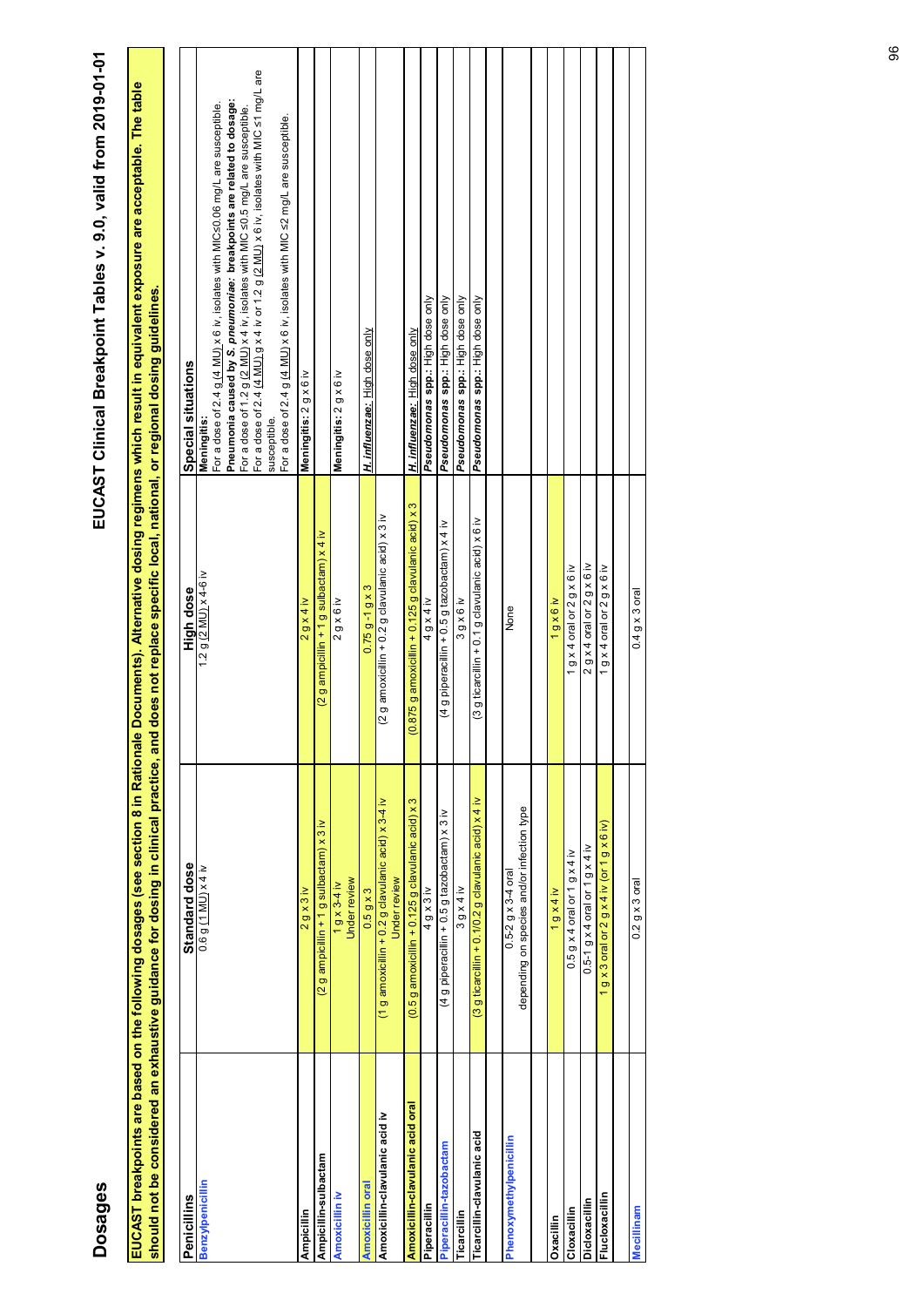### **Dosages**

# EUCAST Clinical Breakpoint Tables v. 9.0, valid from 2019-01-01 **Dosages EUCAST Clinical Breakpoint Tables v. 9.0, valid from 2019-01-01**

| Cephalosporins         | Standard dose                                                             | High dose                 | Special situations                                                                                  |
|------------------------|---------------------------------------------------------------------------|---------------------------|-----------------------------------------------------------------------------------------------------|
| Cefaclor               | depending on species and/or infection type<br>$0.25-1$ g x 3 oral         | None                      | Staphylococcus spp.: Minimum dose 0.5 g x 3                                                         |
| Cefadroxil             | depending on species and/or infection type<br>$0.5-1$ g x 2 oral          | None                      |                                                                                                     |
| Cefalexin              | $0.25 - 1$ g x 2-3 oral                                                   | None                      |                                                                                                     |
| Cefazolin              | depending on species and/or infection type<br>$1 g x 3-4 (or 2 g x 3)$ iv | None                      |                                                                                                     |
|                        | depending on species and/or infection type                                |                           |                                                                                                     |
| Cefepime               | 1 g x 3 or 2 g x 2 w                                                      | $2g \times 3i$            | Pseudomonas spp.: High dose only                                                                    |
| Cefixime               | $0.2 - 0.4$ g x 2 oral                                                    | None                      | Gonorrhoea: 0.4 g oral as a single dose                                                             |
| Cefotaxime             | 1 g x 3 W                                                                 | $2g\times 3W$             | Meningitis: 2 g x 4 iv                                                                              |
|                        |                                                                           |                           | Gonorrhoea: 0.5 g im as a single dose<br>S. aureus: High dose only                                  |
| Cefpodoxime            | depending on species and/or infection type<br>$0.1 - 0.2$ g x 2 oral      | None                      |                                                                                                     |
| Ceftaroline            | $0.6$ g x 2 iv over 1 hour                                                | 0.6 g x 3 iv over 2 hours | S. aureus in complicated skin and skin structure infections: There is some PK-PD                    |
|                        |                                                                           |                           | evidence to suggest that isolates with MICs of 4 mg/L could be treated with high dose.              |
| <b>Ceftazidime</b>     | 1 g x 3 w                                                                 | 2gx3ivor1gx6iv            | Pseudomonas spp.: High dose only                                                                    |
| Ceftazidime-avibactam  | $(2 g$ ceftazidime + 0.5 g avibactam) x 3 over 2 hours                    | None                      |                                                                                                     |
| Ceftibuten             | $0.4$ g x 1 oral                                                          | None                      |                                                                                                     |
| Ceftobiprole           | $0.5 g$ x 3 iv over 2 hours                                               | None                      |                                                                                                     |
| Ceftolozane-tazobactam | $(1 g$ ceftolozane + 0.5 g tazobactam) x 3 iv over 1 hour                 | Under evaluation          |                                                                                                     |
| Ceftriaxone            | N 1 x 0 1                                                                 | 2 g x 2 w                 | S. aureus: High dose only<br>Meningitis: 4 g x 1 iv                                                 |
|                        |                                                                           |                           | Gonorrhoea: 0.5 g im as a single dose                                                               |
| Cefuroxime iv          | $0.75$ g x 3 iv                                                           | $1.5 g \times 3 W$        | E. coli, Klebsiella spp. (except K. aerogenes), Raoultella spp. and<br>P. mirabilis: High dose only |
| Cefuroxime oral        | depending on species and/or infection type<br>$0.25 - 0.5$ g x 2 oral     | None                      |                                                                                                     |
|                        |                                                                           |                           |                                                                                                     |

| Carbapenems          | Standard dose                                         | High dose                       | Special situations                                                     |
|----------------------|-------------------------------------------------------|---------------------------------|------------------------------------------------------------------------|
| <b>IBBOROM</b>       |                                                       |                                 |                                                                        |
| rtapenem             | I g x 1 iv over 30 minutes                            | None                            |                                                                        |
| ipenem               | $0.5$ g $\times$ 4 iv over 30 minutes                 | $g \times 4$ iv over 30 minutes | Acinetobacter spp.: High dose only<br>Pseudomonas spp.: High dose only |
| eropenem             | 1 g x 3 iv over 30 minutes                            | 2 g x 3 iv over 3 hours         | <b>Meningitis:</b> $2$ g x 3 iv over 30 minutes (or 3 hours)           |
| eropenem-vaborbactam | (2 g meropenem + 2 g vaborbactam) x 3 iv over 3 hours | None                            |                                                                        |
|                      |                                                       |                                 |                                                                        |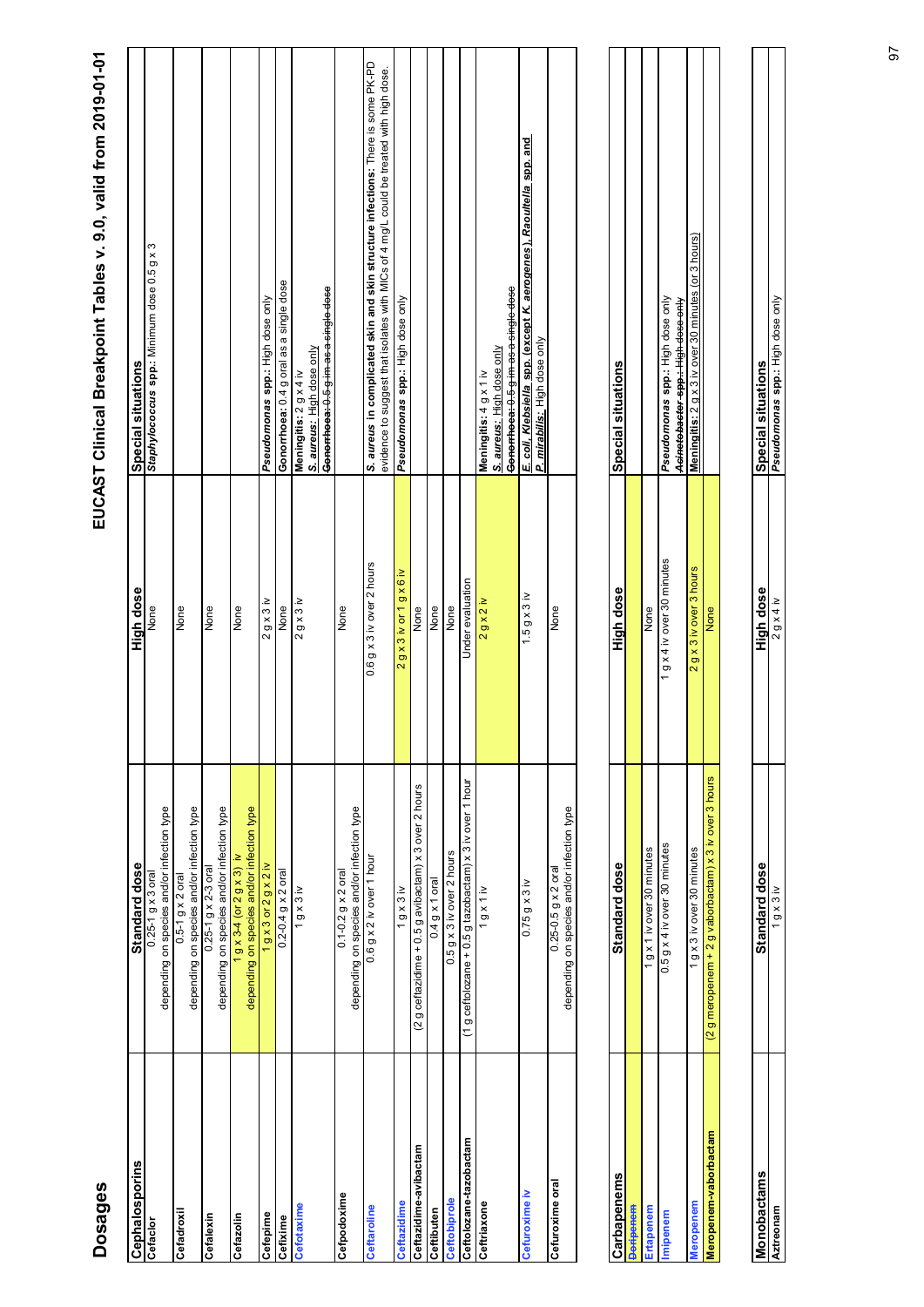### **Dosages**

# EUCAST Clinical Breakpoint Tables v. 9.0, valid from 2019-01-01 **Dosages EUCAST Clinical Breakpoint Tables v. 9.0, valid from 2019-01-01**

| Fluoroquinolones    | Standard dose                      | High dose                           | Special situations                                 |
|---------------------|------------------------------------|-------------------------------------|----------------------------------------------------|
| Ciprofloxacin       | $0.5$ g x 2 oral or $0.4$ g x 2 iv | $0.75$ g x 2 oral or $0.4$ g x 3 iv | Pseudomonas spp.: High dose only                   |
|                     |                                    |                                     | Acinetobacter spp.: High dose only                 |
|                     |                                    |                                     | Staphylococcus spp.: High dose only + combination  |
|                     |                                    |                                     | Generrhoea: 0.5 g oral as a single dose            |
| .evofloxacin        | $0.5$ g x 1 oral or $0.5$ g x 1 iv | $0.5$ g x 2 oral or $0.5$ g x 2 iv  | Pseudomonas spp.: High dose only                   |
|                     |                                    |                                     | Acinetobacter spp: High dose only                  |
|                     |                                    |                                     | Streptococcus groups A, B, C and G: High dose only |
|                     |                                    |                                     | S. preumoniae: High dose only                      |
| <b>loxifloxacin</b> | $0.4$ g x 1 oral or $0.4$ g x 1 iv | None                                |                                                    |
| orfloxacin          | $0.4$ g x 2 oral                   | None                                |                                                    |
| floxacin            | $0.2$ g x 2 oral or $0.2$ g x 2 iv | $0.4 g$ x 2 oral or $0.4 g$ x 2 iv  | Staphylococcus spp.: High dose only + combination  |
|                     |                                    |                                     |                                                    |

| <b>Aminoglycosides</b> | Standard dose<br>20 mg/kg x 1 iv | High dose       | Special situations                                                                                           |
|------------------------|----------------------------------|-----------------|--------------------------------------------------------------------------------------------------------------|
| mikacin                |                                  | 30 mg/kg x 1 iv | Pseudomonas spp.: High dose only<br>Acinetobacter spp.: High dose only<br>Enterobacterales: High dose only   |
| <b>Gentamicin</b>      | 5 mg/kg x 1 iv                   | 7 mg/kg x 1 iv  | Pseudomonas spp.: High dose only<br>Acinetobacter spp.: High dose only<br>Enterobacterales: High dose only   |
| letilmicin             | 5 mg/kg x 1 iv                   | 7 mg/kg x 1 iv  | A cinetobacter spp.: High dose only<br>Pseudomonas spp.: High dose only<br>Enterobacterales: High dose only  |
| obramycin              | 5 mg/kg x 1 iv                   | 7 mg/kg x 1 iv  | A cinetobacter spp.: High dose only<br>Pseudomonas spp.: High dose only<br>Enterobacteriales: High dose only |
|                        |                                  |                 |                                                                                                              |

| High dose<br>Standard dose                                                                      | Special situations                                                    |
|-------------------------------------------------------------------------------------------------|-----------------------------------------------------------------------|
| None<br>If needed, 0.5 g x 1 iv over 30 minutes on day 8<br>1 g x 1 iv over 30 minutes on day 1 |                                                                       |
| 1.2 g x 1 (single dose) iv over 3 hours                                                         |                                                                       |
| $0.4$ g x 1 iv                                                                                  |                                                                       |
| 10 mg/kg x 1 iv over 1 hour                                                                     |                                                                       |
| or 2 g x 1 by continuous infusion<br>$0.5$ g x 4 iv or 1 g x 2 iv                               | Based on body weight. Therapeutic drug monitoring should guide dosing |
|                                                                                                 | $0.8$ g x 1 iv<br>None<br>None<br>None                                |